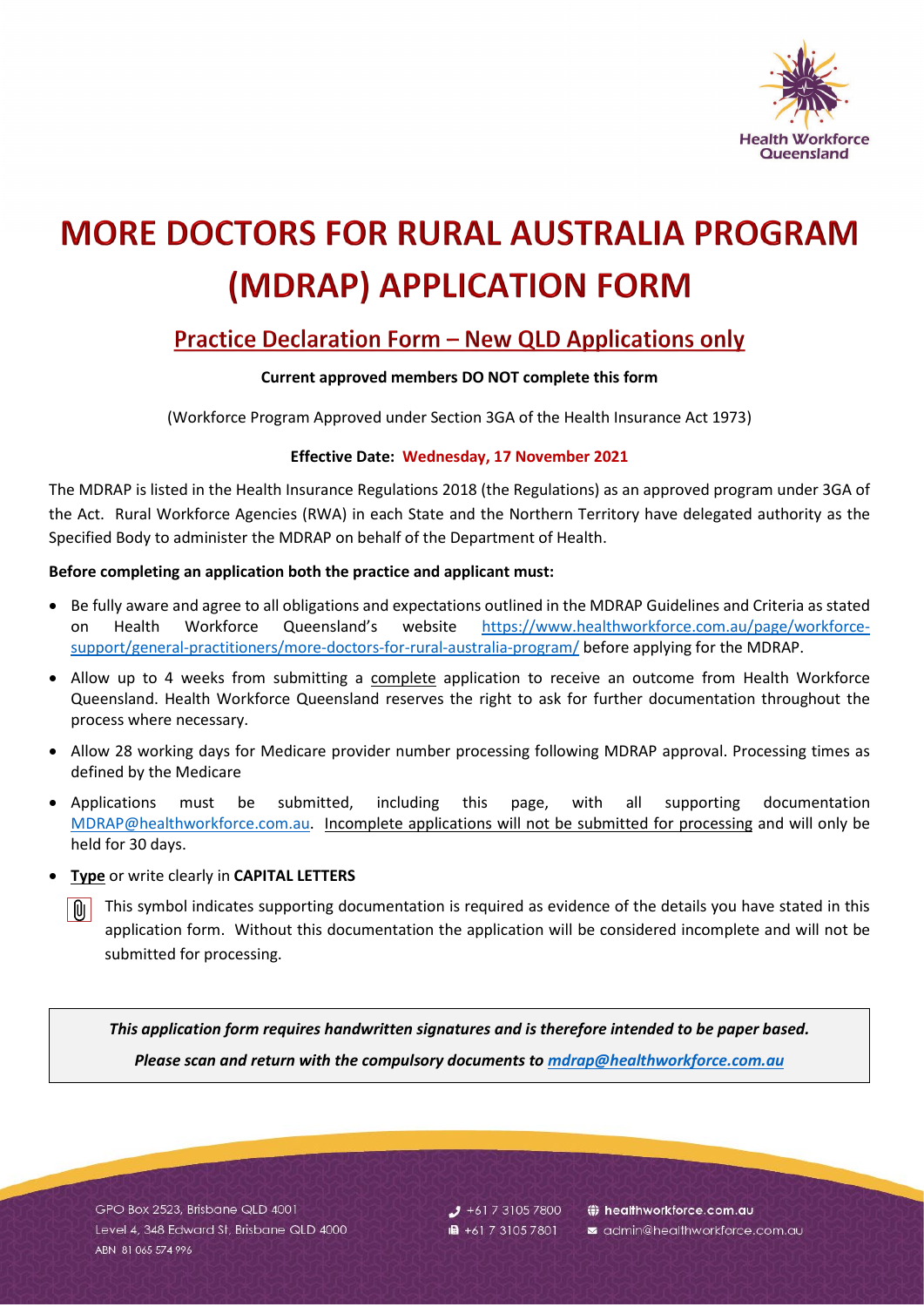| <b>MDRAP PRACTICE - LOCATIONS / INFORMATION</b>                                                                                                                                                                                                                                                                                    |                                                                                                                                                                                                                                        |  |  |
|------------------------------------------------------------------------------------------------------------------------------------------------------------------------------------------------------------------------------------------------------------------------------------------------------------------------------------|----------------------------------------------------------------------------------------------------------------------------------------------------------------------------------------------------------------------------------------|--|--|
| Doctors on MDRAP MUST have a Primary Location.<br>All locations <b>MUST</b> meet eligibility criteria of <b>CURRENT DPA</b> and <b>MMM 2-7</b> as defined by the Department of Health.<br>Please list all practice locations that you will be working at and require a Medicare Provider Number.                                   |                                                                                                                                                                                                                                        |  |  |
| Attach a copy of the following completed documents for each location. (see explanatory notes)<br>- Medicare Application form<br>- Medicare Support Letter<br>- Evidence of Distribution Priority Area classification<br>- Evidence of Modified Monash Model classification                                                         |                                                                                                                                                                                                                                        |  |  |
| <b>MDRAP APPLICANT DETAILS</b>                                                                                                                                                                                                                                                                                                     |                                                                                                                                                                                                                                        |  |  |
| <b>First Name:</b><br>Surname:                                                                                                                                                                                                                                                                                                     |                                                                                                                                                                                                                                        |  |  |
| <b>CONFIRMATION OF EMPLOYMENT</b>                                                                                                                                                                                                                                                                                                  |                                                                                                                                                                                                                                        |  |  |
| $\left \mathbf{0}\right $ *Attach the following documents:<br>- Signed Position Description detailing roles and responsibilities on practice letterhead (see explanatory notes)<br>- Signed Letter of Offer/Confirmation of Employment/Confirmation of additional location offer on practice letterhead (see<br>explanatory notes) |                                                                                                                                                                                                                                        |  |  |
| <b>PRIMARY PRACTICE LOCATION</b>                                                                                                                                                                                                                                                                                                   |                                                                                                                                                                                                                                        |  |  |
| Is this the Primary Practice for MDRAP nominated by the MDRAP applicant?<br>$\Box$ Yes<br>$\Box$ No                                                                                                                                                                                                                                |                                                                                                                                                                                                                                        |  |  |
| <b>Practice Name</b>                                                                                                                                                                                                                                                                                                               |                                                                                                                                                                                                                                        |  |  |
| <b>Practice Address</b>                                                                                                                                                                                                                                                                                                            |                                                                                                                                                                                                                                        |  |  |
| Suburb                                                                                                                                                                                                                                                                                                                             | State:<br>Post Code:                                                                                                                                                                                                                   |  |  |
| Hours per week                                                                                                                                                                                                                                                                                                                     | Preferred Start Date:                                                                                                                                                                                                                  |  |  |
|                                                                                                                                                                                                                                                                                                                                    | Practice Accreditation : □ AGPAL □ GPA □ ACHS □ In Progress □ N/A                                                                                                                                                                      |  |  |
|                                                                                                                                                                                                                                                                                                                                    | Teaching Accreditation : □ ACRRM □ RACGP □ RVTS □ AGPT – JCU GP Training □ AGPT – GPTQ □ N/A                                                                                                                                           |  |  |
| <b>Practice Eligibility</b>                                                                                                                                                                                                                                                                                                        | Current DPA: $\Box$ Yes<br>$: \Box$ AMS<br>$\Box$ No<br>MMM:                                                                                                                                                                           |  |  |
| <b>ADDITIONAL PRACTICE LOCATION</b>                                                                                                                                                                                                                                                                                                |                                                                                                                                                                                                                                        |  |  |
| <b>Practice Name</b>                                                                                                                                                                                                                                                                                                               |                                                                                                                                                                                                                                        |  |  |
| <b>Practice Address</b>                                                                                                                                                                                                                                                                                                            | $\ddot{\phantom{a}}$ . The contract of the contract of the contract of the contract of the contract of the contract of the contract of the contract of the contract of the contract of the contract of the contract of the contract of |  |  |
| Suburb                                                                                                                                                                                                                                                                                                                             |                                                                                                                                                                                                                                        |  |  |
| Hours per week                                                                                                                                                                                                                                                                                                                     | $\cdot$ 2008) Preferred Start Date:                                                                                                                                                                                                    |  |  |
|                                                                                                                                                                                                                                                                                                                                    | Practice Accreditation : □ AGPAL □ GPA □ ACHS □ In Progress □ N/A                                                                                                                                                                      |  |  |
|                                                                                                                                                                                                                                                                                                                                    | Teaching Accreditation : $\Box$ ACRRM $\Box$ RACGP $\Box$ RVTS $\Box$ AGPT - JCU GP Training $\Box$ AGPT - GPTQ $\Box$ N/A                                                                                                             |  |  |
|                                                                                                                                                                                                                                                                                                                                    | <b>Practice Eligibility</b> : □ AMS MMM: <u>______________</u><br><b>Current DPA:</b> $\Box$ Yes $\Box$ No                                                                                                                             |  |  |
| <b>ADDITIONAL PRACTICE LOCATION</b>                                                                                                                                                                                                                                                                                                |                                                                                                                                                                                                                                        |  |  |
| <b>Practice Name</b>                                                                                                                                                                                                                                                                                                               |                                                                                                                                                                                                                                        |  |  |
| <b>Practice Address</b>                                                                                                                                                                                                                                                                                                            |                                                                                                                                                                                                                                        |  |  |
| Suburb                                                                                                                                                                                                                                                                                                                             | <b>Post Code:</b>                                                                                                                                                                                                                      |  |  |
| Hours per week                                                                                                                                                                                                                                                                                                                     |                                                                                                                                                                                                                                        |  |  |
|                                                                                                                                                                                                                                                                                                                                    | <b>Practice Accreditation :</b> $\Box$ AGPAL $\Box$ GPA $\Box$ ACHS $\Box$ In Progress $\Box$ N/A                                                                                                                                      |  |  |
|                                                                                                                                                                                                                                                                                                                                    | Teaching Accreditation : $\Box$ ACRRM $\Box$ RACGP $\Box$ RVTS $\Box$ AGPT - JCU GP Training $\Box$ AGPT - GPTQ $\Box$ N/A                                                                                                             |  |  |
| <b>Practice Eligibility</b>                                                                                                                                                                                                                                                                                                        | : $\square$ AMS<br><b>Current DPA:</b> $\Box$ Yes $\Box$ No<br>MMM:                                                                                                                                                                    |  |  |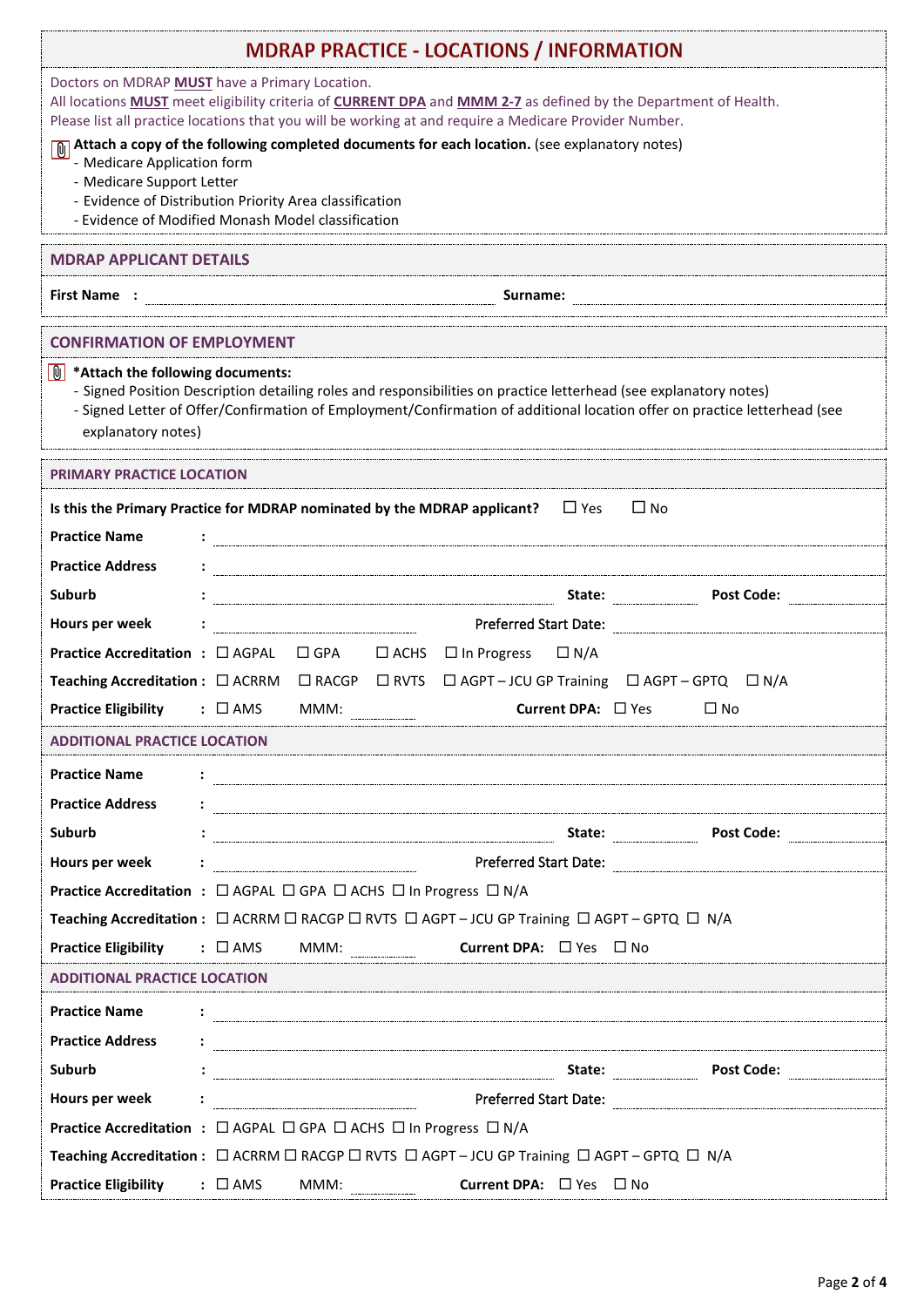|                                                                          | NUMBER OF MEDICAL STAFF IN PRIMARY & ADDITIONAL PRACTICE LOCATIONS                                                                                                                                                                             |                                                                                                                |
|--------------------------------------------------------------------------|------------------------------------------------------------------------------------------------------------------------------------------------------------------------------------------------------------------------------------------------|----------------------------------------------------------------------------------------------------------------|
| Profession                                                               | <b>Number of Staff - PRIMARY</b>                                                                                                                                                                                                               | <b>Number of Staff - ADDITIONAL</b>                                                                            |
| <b>Non-VR General Practitioner</b>                                       |                                                                                                                                                                                                                                                |                                                                                                                |
| <b>VR General Practitioner</b>                                           |                                                                                                                                                                                                                                                |                                                                                                                |
| <b>Nurse</b>                                                             |                                                                                                                                                                                                                                                |                                                                                                                |
| <b>Allied Health</b><br><b>Practice Support Staff</b>                    |                                                                                                                                                                                                                                                |                                                                                                                |
|                                                                          |                                                                                                                                                                                                                                                |                                                                                                                |
| <b>PRIMARY PRACTICE CONTACT</b>                                          |                                                                                                                                                                                                                                                |                                                                                                                |
|                                                                          | <b>Position Held*</b> : $\Box$ Practice Principal $\Box$ Practice Manager $\Box$ Other Practice                                                                                                                                                | Staff:                                                                                                         |
| *This section MUST list practice staff only.                             |                                                                                                                                                                                                                                                |                                                                                                                |
| <b>Name</b>                                                              |                                                                                                                                                                                                                                                |                                                                                                                |
| Practice Address as listed on Medicare Provider Number Application form: |                                                                                                                                                                                                                                                |                                                                                                                |
| <b>Street</b>                                                            |                                                                                                                                                                                                                                                |                                                                                                                |
|                                                                          | Preferred Contact Number: Email Address: Email Address:                                                                                                                                                                                        |                                                                                                                |
|                                                                          |                                                                                                                                                                                                                                                |                                                                                                                |
|                                                                          |                                                                                                                                                                                                                                                |                                                                                                                |
|                                                                          | <b>PRACTICE CONTACT DECLARATION</b>                                                                                                                                                                                                            |                                                                                                                |
|                                                                          | • I declare the information provided in this application and the additional supporting documentation provided is true and correct<br>where it relates to the practice locations and the employment information including supporting documents. |                                                                                                                |
|                                                                          | I understand that failure to complete all relevant sections of this application form, including all supporting documentation may<br>result in delaying the processing of this application or refusal of this application                       |                                                                                                                |
|                                                                          | . I understand that Health Workforce Queensland reserves the right to request further documentation in order to progress this                                                                                                                  |                                                                                                                |
| application.                                                             |                                                                                                                                                                                                                                                |                                                                                                                |
| <b>MDRAP</b>                                                             | I have read the explanatory notes attached to this application form and understand the requirements and my obligations of the                                                                                                                  |                                                                                                                |
| <b>Nominated Practice Contact Person :</b>                               |                                                                                                                                                                                                                                                |                                                                                                                |
| <b>Nominated Practice Contact Signature:</b>                             |                                                                                                                                                                                                                                                | Date:                                                                                                          |
|                                                                          | <b>SUPERVISOR DETAILS</b>                                                                                                                                                                                                                      |                                                                                                                |
|                                                                          | (for Doctors WITHOUT GP experience only)                                                                                                                                                                                                       |                                                                                                                |
| <b>First Name</b>                                                        |                                                                                                                                                                                                                                                |                                                                                                                |
| <b>Surname</b>                                                           |                                                                                                                                                                                                                                                |                                                                                                                |
|                                                                          |                                                                                                                                                                                                                                                | Preferred Contact Number: 2008 2009 2010 2010 2010 21:00:00 21:00:00 21:00:00 21:00:00 21:00:00 21:00:00 21:00 |
|                                                                          |                                                                                                                                                                                                                                                |                                                                                                                |
|                                                                          |                                                                                                                                                                                                                                                |                                                                                                                |
|                                                                          |                                                                                                                                                                                                                                                |                                                                                                                |
| <b>Address</b>                                                           |                                                                                                                                                                                                                                                |                                                                                                                |
| Suburb                                                                   |                                                                                                                                                                                                                                                |                                                                                                                |
| $\boxed{0}$ *Attach copies of the following documents:                   |                                                                                                                                                                                                                                                |                                                                                                                |
| - Current MBA registration for Supervisor                                | - Attach MDRAP Supervision Plan on Health Workforce Queensland template.                                                                                                                                                                       |                                                                                                                |
|                                                                          | <b>SUPERVISOR DECLARATION</b>                                                                                                                                                                                                                  |                                                                                                                |
|                                                                          | (for MDRAP applications of Doctors WITHOUT GP experience only)                                                                                                                                                                                 |                                                                                                                |
|                                                                          |                                                                                                                                                                                                                                                |                                                                                                                |
|                                                                          | I declare the information provided in Supervisor Details as part of this application is true and correct.                                                                                                                                      |                                                                                                                |
|                                                                          |                                                                                                                                                                                                                                                |                                                                                                                |